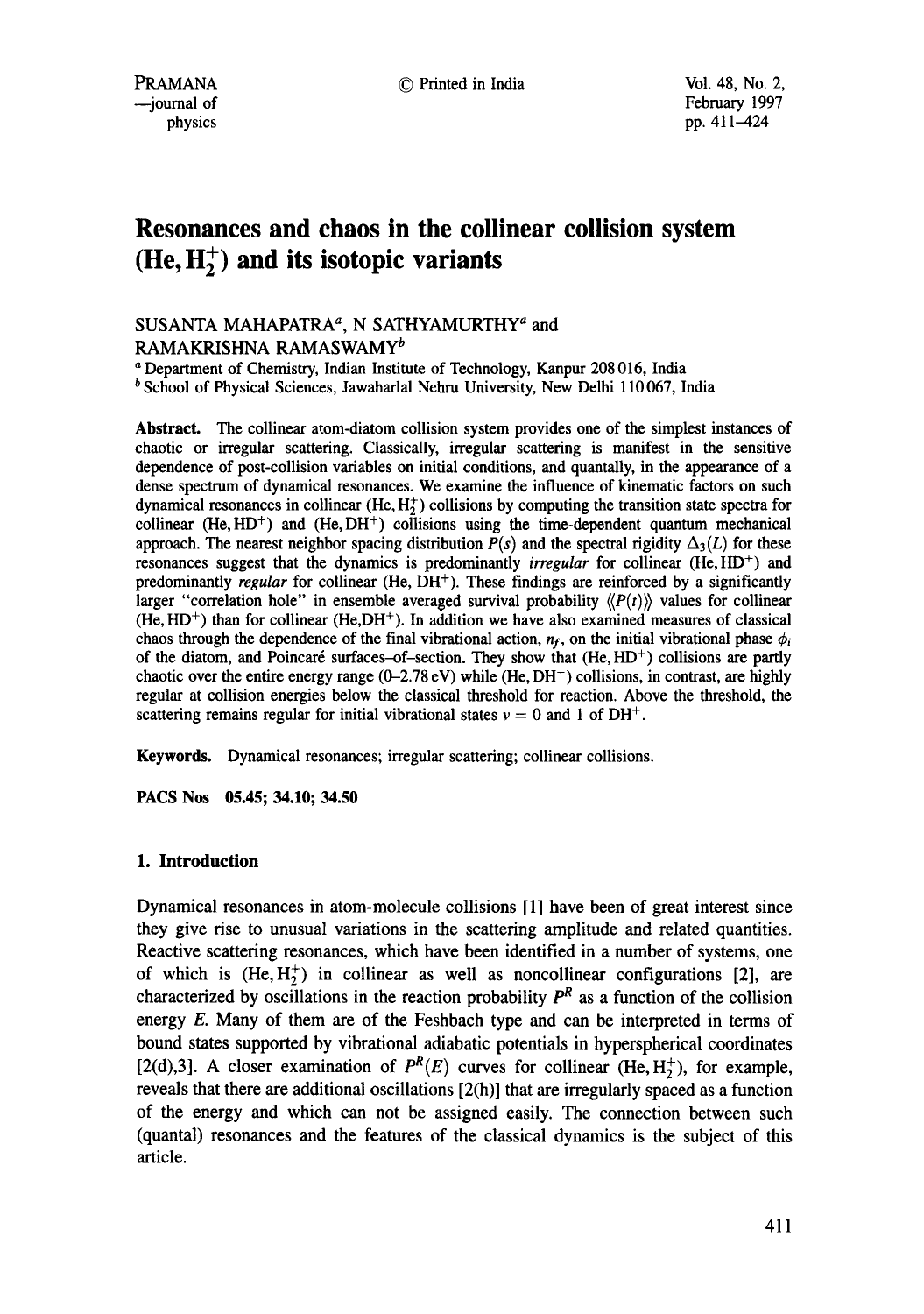An investigation of quasi-classical trajectories [4] for the collinear

$$
\text{He} + \text{H}_2^+ \rightarrow \text{HeH}^+ + \text{H} \tag{R1}
$$

reaction on the McLaughlin-Thompson-Joseph-Sathyamurthy (MTJS) potential energy surface (PES) [5] revealed that plots of final vibrational action  $(n_f)$  of the reactant/product molecule as a function of the initial vibrational phase  $(\phi_i)$  of the reactant molecule consists of reactive (R) and nonreactive (NR) bands and a number of "chattering" or irregular trajectories in between. Upon magnification, it was found that the primary chattering region actually consists of a number of alternating R and NR bands with secondary chattering regions separating them. On further magnification, it became evident that there is a self-similar pattern repeating itself endlessly on increased resolution:  $n_f(\phi_i)$  is a fractal [6] curve. Similar behavior has been found for several other systems like collinear  $(H, H<sub>2</sub>)$  [7] and  $(Li, FH)$ [8]. Trajectories in the chattering regions tend to be chaotic, and the origin of classical chaos in collinear (He,  $H_2^+$ ) system has been examined [9,10] by plotting the Poincaré surface of section (SOS) for a number of trajectories at energies below the reaction threshold.

It has been shown from time-dependent quantal wave packet (WP) calculations  $[2(h)]$ that the dynamics in collinear  $(He, H_2^+)$  collisions is "turbulent" when viewed in terms of probability density plots in configuration space. The transition state spectrum [11] is obtained by time evolving a wave packet centered in the interaction region, followed by computation of the Fourier transform of the autocorrelation function. Peaks in this spectrum correspond to dynamical resonances, and statistical analysis of the resonance energies, through the nearest neighbor spacing distribution (NNSD) or the spectral rigidity revealed an intermediate (partly regular and partly irregular) behavior for the system [12]. An ensemble averaged survival probability  $\langle P(t) \rangle$ , computed [12] by Fourier transforming the spectral autocorrelation function to time domain followed by averaging over the initial states and Hamiltonian revealed the existence of a "correlation hole" that is graphic evidence for "irregularity" or quantum chaos [13-16]. A one-to-one correspondence between resonant periodic orbits (RPOs) and many transition state resonance eigenfunctions for the system also has been established [11, 17]. Therefore, on the whole, it could be concluded that there is a strong correlation between classical chaos, quantum chaos and dynamical resonances for systems like collinear (He,  $H_2^+$ ).

Since dynamical resonances are intimately connected with the nature of the motion, it may be anticipated that kinematic factors play a crucial role in such systems. In the present study we report on the spectral characteristics and the behavior of quasiclassical trajectories for the two widely differing dynamical systems which arise from isotopic substitution of  $HeH<sub>2</sub><sup>+</sup>$ , in order to investigate the role of kinematic factors in dynamical resonances. Within the Born-Oppenheimer approximation, isotopic substitution has no influence on the PES. Therefore, any difference in dynamical results must arise from the difference in masses of the atoms concerned.

We have computed the  $P_r^R(E)$  curves for collinear He + HD<sup>+</sup> and He + DH<sup>+</sup> collisions, with HD<sup>+</sup> in different initial vibrational states, v, and find that  $P_v^R(E)$  in either case behaves very differently [18] (from each other as well as from the case of  $HeH<sub>2</sub><sup>+</sup>$ ). Our results suggest that the wild oscillations in  $P_v^R(E)$  may not necessarily mean that the

> *Pramana - J. Phys.,* **Vol. 48, No. 2, February 1997 (Part H) Special issue on "Nonlinearity & Chaos in the Physical Sciences"**

412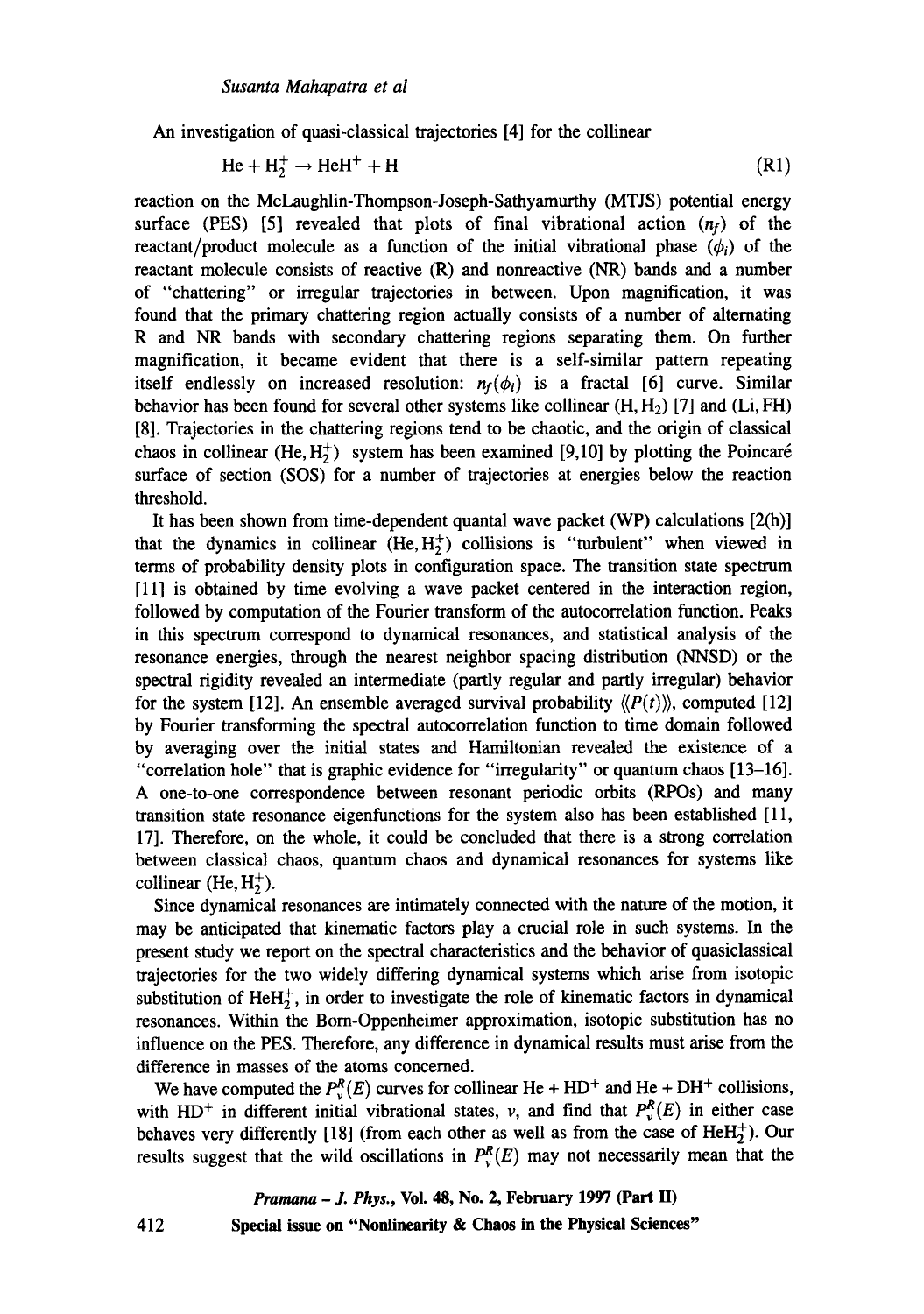

Figure 1. State-selected reaction probabilities (solid curve) computed from timedependent quantal wave packet calculations and reproduced from Ref. [18] for different initial vibrational (v) states of HD<sup>+</sup> for the reaction He + HD<sup>+</sup>(v)  $\rightarrow$  HeH<sup>+</sup>+ D. The corresponding quasiclassical trajectory results are included as dashed curves. The threshold energies of various vibrational channels of the product  $HeH^+$  are marked along the abscissa of panel (a) to illustrate the occurrence of sharp variations in  $P_v^R$  near each channel threshold.

dynamics is chaotic from a quantal point of view. Collinear  $(He, HD<sup>+</sup>)$  would correspond to a  $(H, LH)$  mass combination, while  $(He, DH<sup>+</sup>)$  would, to a  $(H, HL)$  mass combination. Here H and L refer to heavy and light atoms, respectively. Based on the known  $P_r^R(E)$  results for other systems of (H, LH) type, it is expected that (He, HD<sup>+</sup>) would have an oscillatory  $P_v^R(E)$  as a light atom is exchanged between two heavy atoms, and that (He, DH<sup>+</sup>) would have a relatively structureless  $P_v^R(E)$  since the leaving atom is light. However, we find that  $P_r^R(E)$  for collinear (He, HD<sup>+</sup>) has a staircase-like structure, with minor oscillations about each "step", as illustrated in figure 1 for different initial v states of HD<sup>+</sup>. The sharp variations in  $P_r^R(E)$  (from one step to another) can be readily identified [18] as threshold resonances [19] corresponding to the opening up of either reactant or product vibrational channels. The undulations of smaller magnitude about the steps are due to the weak dynamical resonances found in the transition state spectrum. The  $P_v^R(E)$  curve for collinear (He, DH<sup>+</sup>) collisions, on the other hand, is highly oscillatory as shown in figure 2 and such an interpretation would not suffice to explain the structure. We therefore examine the transition state spectra of both systems for signatures of quantum chaos, and find that collinear (He, HD<sup>+</sup>) collisions are predominantly chaotic, whereas (He, DH<sup>+</sup>) collisions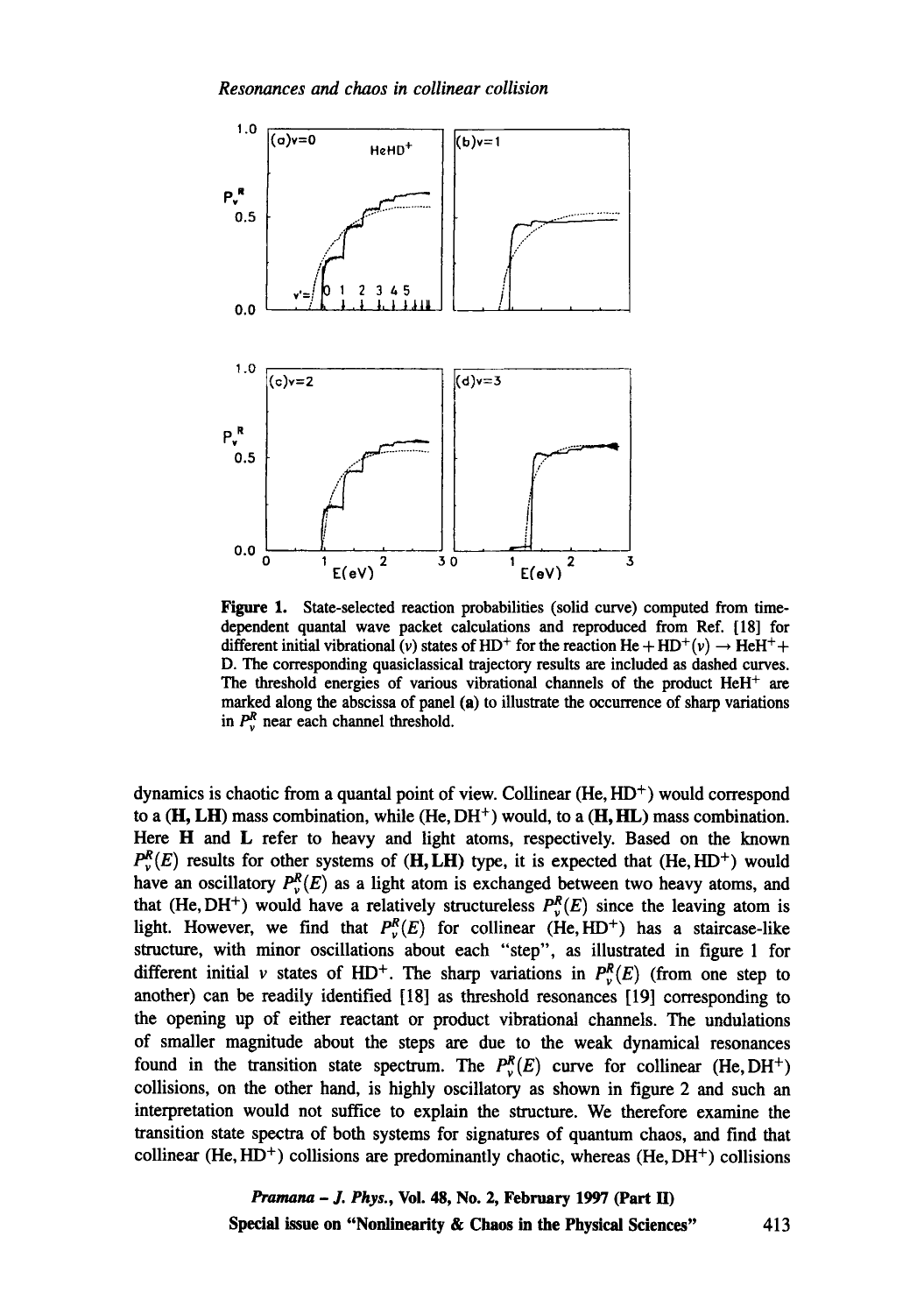*Susanta Mahapatra et al* 



**Figure** 2. State-selected quantal reaction probabilities (solid curve) reproduced from Ref. [18] for the reaction He + DH<sup>+</sup>(v)  $\rightarrow$  HeD<sup>+</sup> + H. The corresponding quasiclassical trajectory results are included as dashed curves. For  $v = 0$  and 1, the quasiclassical trajectory calculations yield  $P_v^R = 0$  (the statistical uncertainty level is 0.001).

are not. From a classical point of view, however, both systems show characteristics of chaos, albeit to different degrees.

#### **2. Quantum chaos**

We obtain the transition state spectra [18] for collinear (He,  $HD^+$ ) and (He,  $DH^+$ ) collisions by evolving a wave packet  $\psi(t = 0)$  initially centered in the transition state region and computing the autocorrelation function  $C(t) = \langle \psi(0) | \psi(t) \rangle$ , and its Fourier transform. There are a large number of quasibound states, i.e. transition state resonances for both systems. These resonance energies  $\{E_i, i = 1, 2, \ldots N\}$  provide the data for our subsequent analysis. Over the past couple of decades, considerable evidence has accumulated to support the hypothesis that the statistical properties of the eigenvalues of systems that have chaotic classical limits are identical to those of ensembles of random matrices [20] of the appropriate symmetry or universality class. Here we apply such analysis to the systems at hand.

The cumulative level density  $N(E)$ , which is a staircase function, is first unfolded in order to make the average density of energy levels uniform over the entire energy range. There are no clear-cut methods to unfold the spectrum of resonance states. Therefore we have adopted the procedure that is followed for nuclear resonances and

*Pramana - J. Phys.,* **Vol. 48, No. 2, February 1997 (Part H) Special issue on "Nonlinearity & Chaos in the Physical Sciences"** 

414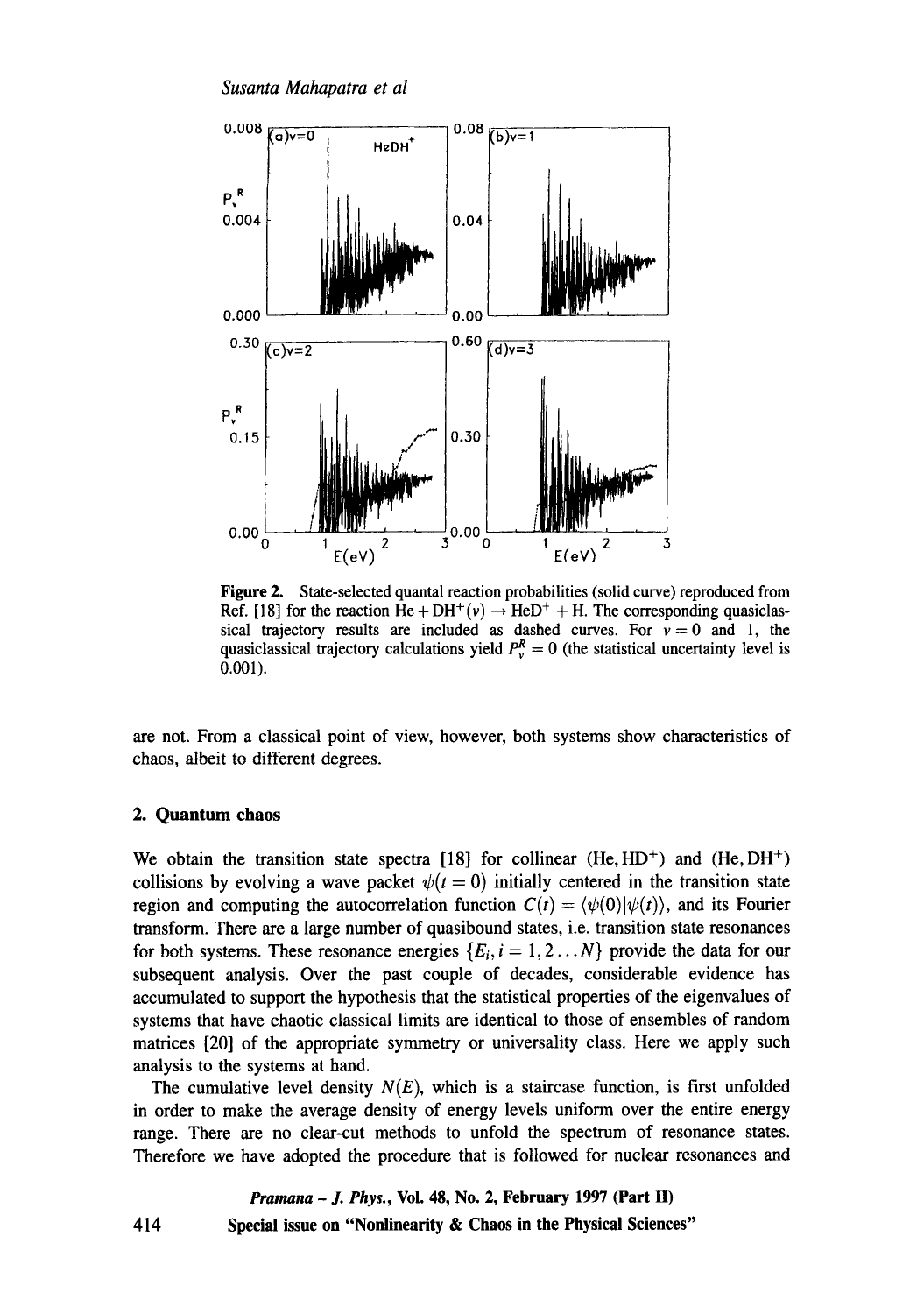bound states, namely that the unfolded energy levels  $\overline{E}_i$  are calculated from the energy levels in the raw spectrum  $(E_i)$  by dividing all the level spacings by the local average spacing [21,22]

$$
\begin{aligned} \bar{E}_{i+1} &= \bar{E}_i + (2k+1) \frac{E_{i+1} - E_i}{E_{j+1} - E_{j_1}}; \\ j_1 &= i - k, (i - k > 0); \quad j_2 = i + k, (i + k < n), \end{aligned} \tag{1}
$$

where  $k$  is the number of consecutive spacings used to calculate the local average spacing and  $n$  is the total number of energy levels.

From the unfolded spectrum, the nearest neighbor spacing distribution,  $P(s)$  can be obtained; the spacings are  $\{s_i = \bar{E}_{i+1} - \bar{E}_i, i=1,2...N-1\}$ . In the limiting cases of purely chaotic or purely regular systems, the distributions that obtain are well known: the former is (to a high degree of accuracy) given by the Wigner surmise,  $P(s) = (\pi s/2) \exp(-(\pi s^2/4))$  [23], while the latter is the Poisson distribution  $P(s) = \exp(-s)$  [24].

The spectral rigidity  $\Delta_3(L)$ , computed from the unfolded spectrum measures the least squares deviation of the staircase function  $(N(E))$  from the best straight line in the energy interval of length  $L$  [25] and it gives information on the long-range correlations---how one state influences another that is well separated from it.  $\Delta_3(L)$  is computed from the unfolded energy values lying in the interval  $[0, \ldots, L]$  as  $[26]$ 

$$
\triangle_3(L) = \left\langle \left(\frac{n^2}{16}\right) - \frac{1}{4L} \left(\sum_{i=1}^n \bar{E}_i\right)^2 + \frac{3}{8L^2} \left(\sum_{i=1}^n \bar{E}_i\right)^2 - \frac{3}{16L^4} \left(\sum_{i=1}^n \bar{E}_i^2\right)^2 + \frac{1}{2L} \left(\sum_{i=1}^n (n-2i+1)\bar{E}_i\right) \right\rangle, \tag{2}
$$

where *n* is the number of levels within the energy interval L and the ensemble average  $\langle \rangle$ is carried out by shifting the box of length  $L$  over the entire spectrum. The limiting behaviours are again well-known, and are

$$
\triangle_3^{\text{Poisson}}(L) = L/15\tag{3}
$$

and

$$
\Delta_3^{\text{GOE}}(L) \approx \frac{1}{\pi^2} \log L - 0.00695\tag{4}
$$

respectively for the regular and chaotic cases [20,23,27-29], the superscript GOE referring to the Gaussian Orthogonal Ensemble of random matrices [20,30]. Molecular systems are often neither purely regular nor purely chaotic, in which case the mixed distribution [31,32] applies,

$$
\Delta_3(L;q) = \Delta_3^{\text{Poisson}}((1-q)L) + \Delta_3^{\text{GOE}}(qL), \qquad (5)
$$

where q represents the fraction of phase space that is chaotic.

For HeHD<sup>+</sup> the NNSD distribution, shown in figure  $3(a)$ , is more similar to the chaotic case than the regular, indicative of level repulsion. This is confirmed by the behaviour of the  $\Delta_3(L)$  statistic, shown in figure 3(b): shown along with the data (triangles) for HeHD<sup>+</sup> are the GOE and Poisson values. Except at small  $L$ , the computed points for

> *Pramana - J. Phys.,* **Vol. 48, No. 2, February 1997 (Part II) Special issue on "Nonlinearity & Chaos in the Physical Sciences" 415**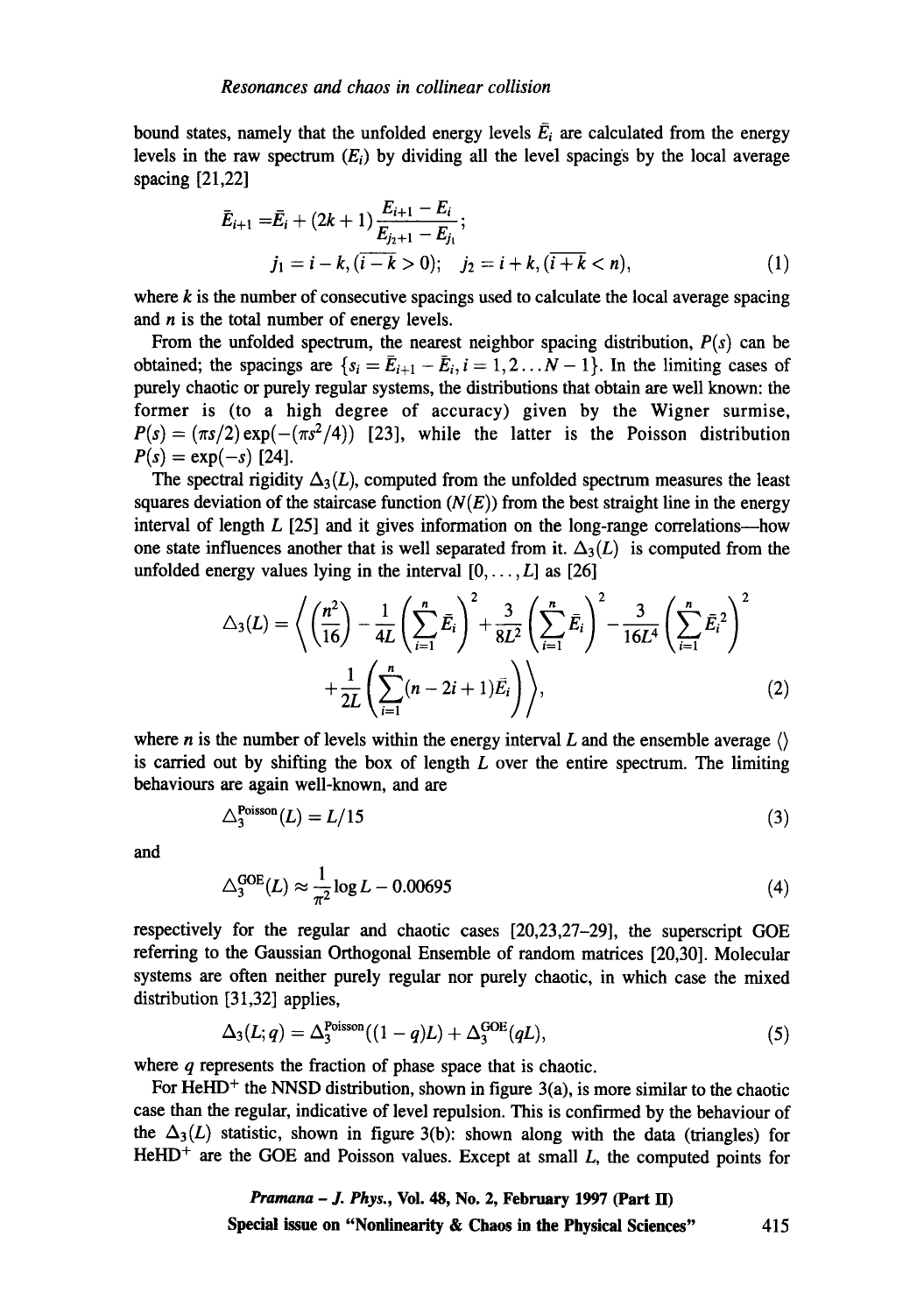

**Figure 3.** (a) The nearest neighbor spacing distribution  $P(s)$  derived from the unfolded eigenvalue spectrum for collinear HeHD<sup>+</sup>, showing short-range correlations. Poisson and Wigner indicate the distributions in the regular and the irregular limits, respectively. (b) The spectral rigidity  $\Delta_3(L)$  indicating the long-range correlations as a function of the segment length, L, in the above spectrum (triangular points).  $\Delta_3(L)$ computed from Eq. 5 for mixed behavior, using  $q = 0.9$  is shown by the dashed curve. Poisson and GOE indicate the regular and the irregular limits respectively. (c) Variation of ensemble averaged survival probability  $\langle P(t) \rangle$  with time t (in arbitrary units) obtained from the above spectrum (solid curve). The RMT  $\langle P(t) \rangle$  values for  $\beta = 0.9$  are included as the dashed curve, for comparison.

**\_\_~-~-~"~-"'~** ......

GOE

Poissor

L

 $HeHD<sup>+</sup>$  are closer to the GOE limit than to the Poisson, thus revealing a high degree of rigidity in the spectrum, more so than the case of collinear (He, $H_2^+$ ). Since the computed  $\Delta_3(L)$  distribution does not fully correspond to either the Poisson or the GOE value, we have fitted it to the intermediate case (Eq. 5), and obtain the dashed line in figure 3(b), using  $q = 0.90$ .

For collinear HeDH<sup>+</sup> on the other hand, the NNSD in figure  $4(a)$  is more ambiguous: it is difficult to decipher whether it is Poisson-like or Wigner-like. The  $\Delta_3(L)$  values

416 *Pramana - J. Phys.,* **Vol. 48, No. 2, February 1997 (Part H) Special issue on "Nonlinearity & Chaos in the Physical Sciences"**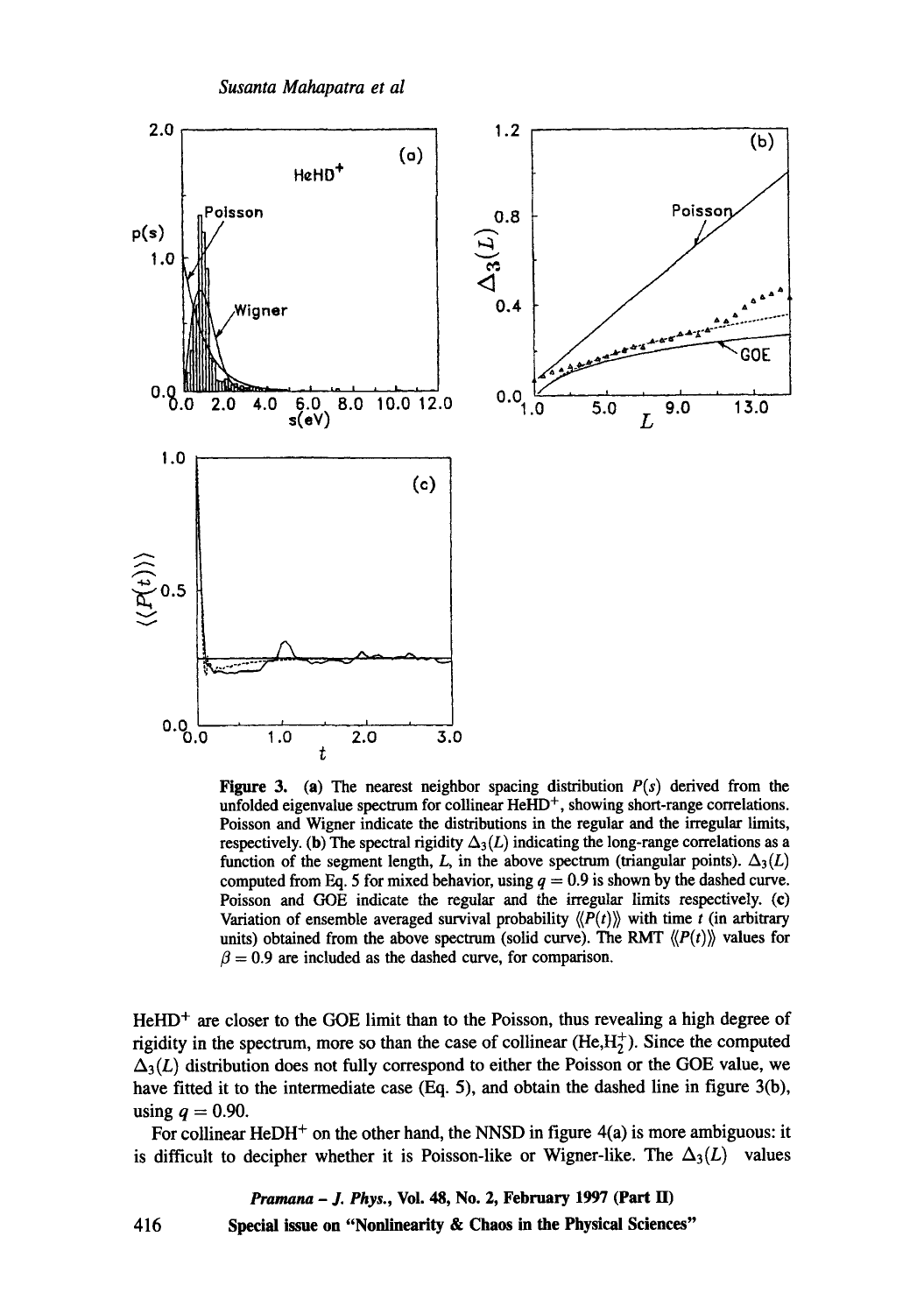

Figure 4. (a) The nearest neighbor spacing distribution derived from the unfolded eigenvalue spectrum for collinear  $HeDH^+$ . (b) The spectral rigidity for the same spectrum (triangular points). The dashed curve corresponds to  $\Delta_3(L)$  values obtained from Eq. 5 for  $q = 0.2$ . (c) The ensemble averaged survival probability with time t (in arbitrary units), obtained from the above spectrum (solid curve). The  $RMT\langle P(t) \rangle$ values for  $\beta = 0.2$  are included for comparison (the dashed curve).

obtained from the unfolded spectrum, shown in figure 4(b) as triangular points, are close to the Poisson distribution. These values are best fitted to Eq. 5 (shown as the dashed curve) using  $q = 0.2$ , which indicates, in contrast to HeHD<sup>+</sup>, a high degree of regular behavior.

Further analysis of the dynamical resonance spectra is possible. In the time-domain, analysis of the transition state spectrum proceeds through the computation of the ensemble averaged survival probability  $\langle P(t) \rangle$  [13-16]. The survival probability, averaged over the initial states  $\langle P(t) \rangle$ , is computed [16] through

$$
\langle P(t) \rangle = \frac{3}{N+2} \left\{ 1 + \frac{2}{3N} \sum_{n,m,n>m} \cos \left[ 2\pi (\bar{E}_n - \bar{E}_m) \frac{t}{\langle \Delta \bar{E} \rangle} \right] \right\} \tag{6}
$$

*Pramana - J. Phys.,* **Vol. 48, No. 2, February 1997 (Part H) Special issue on "Nonlinearity & Chaos in the Physical Sciences"** 417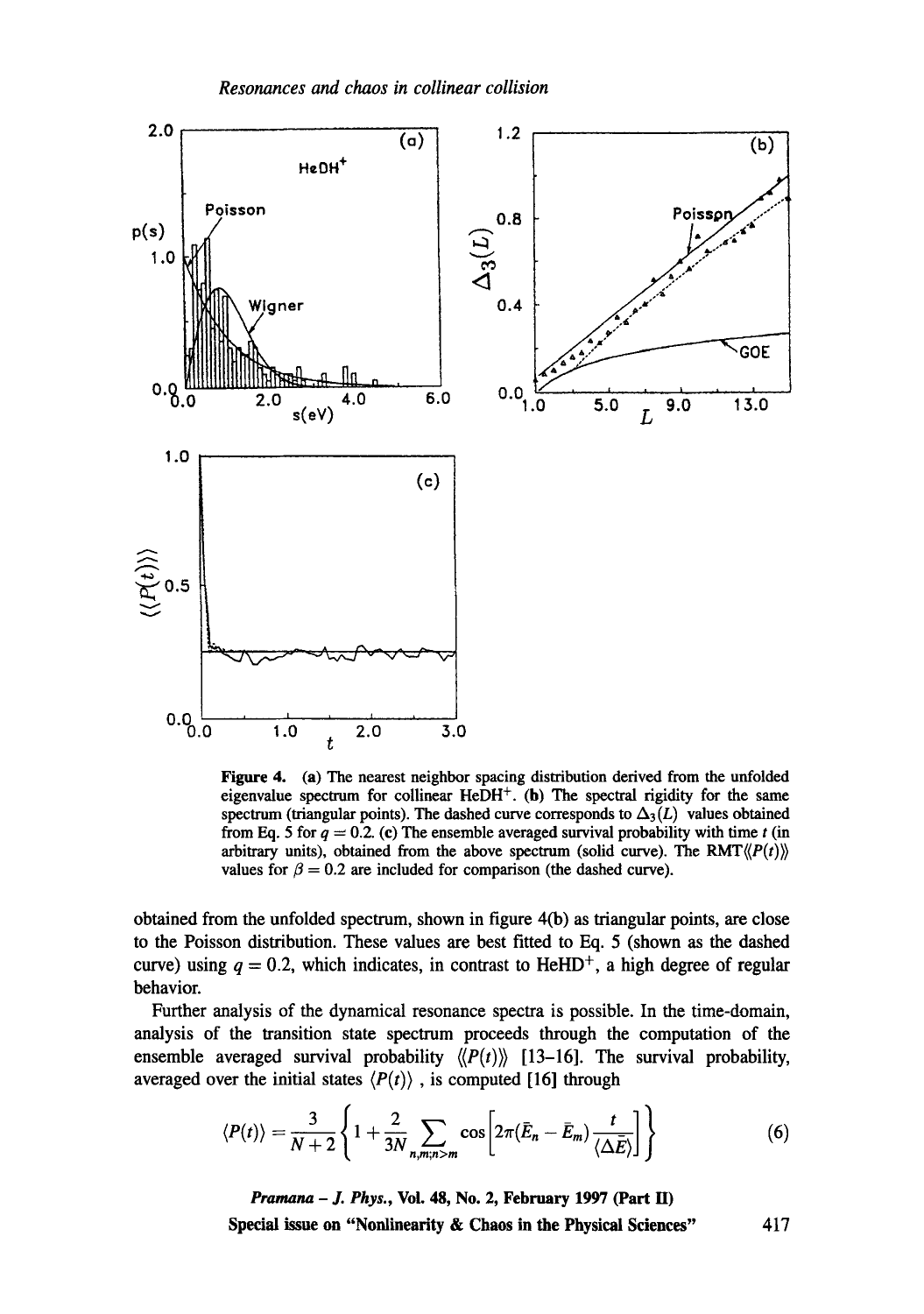#### *Susanta Mahapatra et al*

and further averaging over the Hamiltonian is done by averaging over  $n$  levels which are divided into several segments, each containing N levels, to obtain  $\langle P(t) \rangle$ .  $\langle \Delta E \rangle$  is the average level spacing. The  $\langle P(t) \rangle$  values thus obtained from the unfolded spectrum of collinear HeHD<sup>+</sup> are shown by the solid curve in figure  $3(c)$ . The dip below the asymptotic value at short times ( $t \approx 2\pi\hbar/\langle\Delta \vec{E}\rangle$ ), termed a "correlation hole" is a typical signature of irregularity in the spectrum. The extent of irregularity is estimated by comparing the  $\langle P(t) \rangle$  values with those derived from random matrix theory (RMT) [20]. The latter are obtained from [33]

$$
\langle P(t) \rangle\rangle = \frac{3}{N+2} \left\{ 1 + \frac{1}{3} \bigtriangleup_N * [\delta(\tau) - b_{2\beta}(\tau)] \right\},\tag{7}
$$

where  $\tau = t/(2\pi \langle \rho \rangle) \langle \rho \rangle$  is the average level density) and  $\beta = 1, 2$  and 4 for Gaussian orthogonal, unitary and symplectic ensembles, respectively.  $b_{2\beta}(t)$  is the two-level form factor obtained by Fourier transformation of the two-point cluster function,  $Y_{2\beta}(\omega)$  [20]. The asterisk implies convolution and  $\Delta_N(t) = N^{-1} [\sin(\pi Nt)/\pi t]^2$ . If fraction  $\beta$  of the levels obey GOE statistics and  $(1-\beta)$  obey Poisson statistics,  $b_{2\beta}(t)$   $(0 \le \beta \le 1)$  is given by [33]

$$
b_{2\beta}(t) = \beta b_2(t/\beta) + \left[ (1-\beta)/N \right] \delta(t) \tag{8}
$$

where  $b_2$  indicates the GOE value that is obtained from the two-level cluster function as [20]

$$
b_2(t) = 1 - 2|t| + |t| \log(1 + 2|t|), \qquad |t| \le 1, = -1 + |t| \log((2|t| + 1)/(2|t| - 1)), \quad |t| \ge 1.
$$
 (9)

For HeHD<sup>+</sup>, the  $\langle P(t) \rangle$  values obtained from Eq. 7 for  $\beta = 0.9$  (dashed line) are found to be in reasonable agreement with those derived from the spectrum through Eq. 6 (the solid line) as illustrated in figure 3(c). We conclude that approximately 90% of the resonance spectrum for  $HeHD<sup>+</sup>$  is irregular in nature. This estimate for the fractional irregularity of the eigenvalue spectrum is also in agreement with the estimate obtained from  $\Delta_3(L)$  (see above).

For HeDH<sup>+</sup> on the other hand, the  $\langle P(t) \rangle$  curve, shown in figure 4(c) reveals only a marginal correlation hole (if any) implying that collinear (He,  $DH<sup>+</sup>$ ) dynamics is highly regular. In addition, the above  $\langle P(t) \rangle$  values, when compared to those obtained from Eq. 7, (the dashed line) yield a value of  $\beta = 0.2$ , which is consistent with the fractional irregularity of the spectrum obtained from  $\Delta_3(L)$ .

#### **3. Classical chaos**

In order to see how the classical dynamics of the two systems differ we have computed quasiclassical trajectories for both over a wide range of energies. The resulting  $P_v^R(E)$ values are included in figures 1 and 2 in the form of dashed lines. As is often the case, the classical threshold  $(E_{th}^{cl})$  values for the exchange reaction in the case of He + HD<sup>+</sup>( $v = 0, 1$ ) are lower than the quantal  $(E_{th}^{qm})$  values because products with  $n_f$   $<$  0 are possible in classical mechanics [34] and are indeed found to be formed. For  $v = 2$ ,  $E_{th}^{cl} = E_{th}^{qm}$ . For  $v = 3$ ,  $E_{th}^{cl} > E_{th}^{qm}$  as the exchange reaction is dynamically

*Pramana - J. Phys.,* **Vol. 48, No. 2, February 1997 (Part II)** 

418 **Special issue on "Nonlinearity & Chaos in the Physical Sciences"**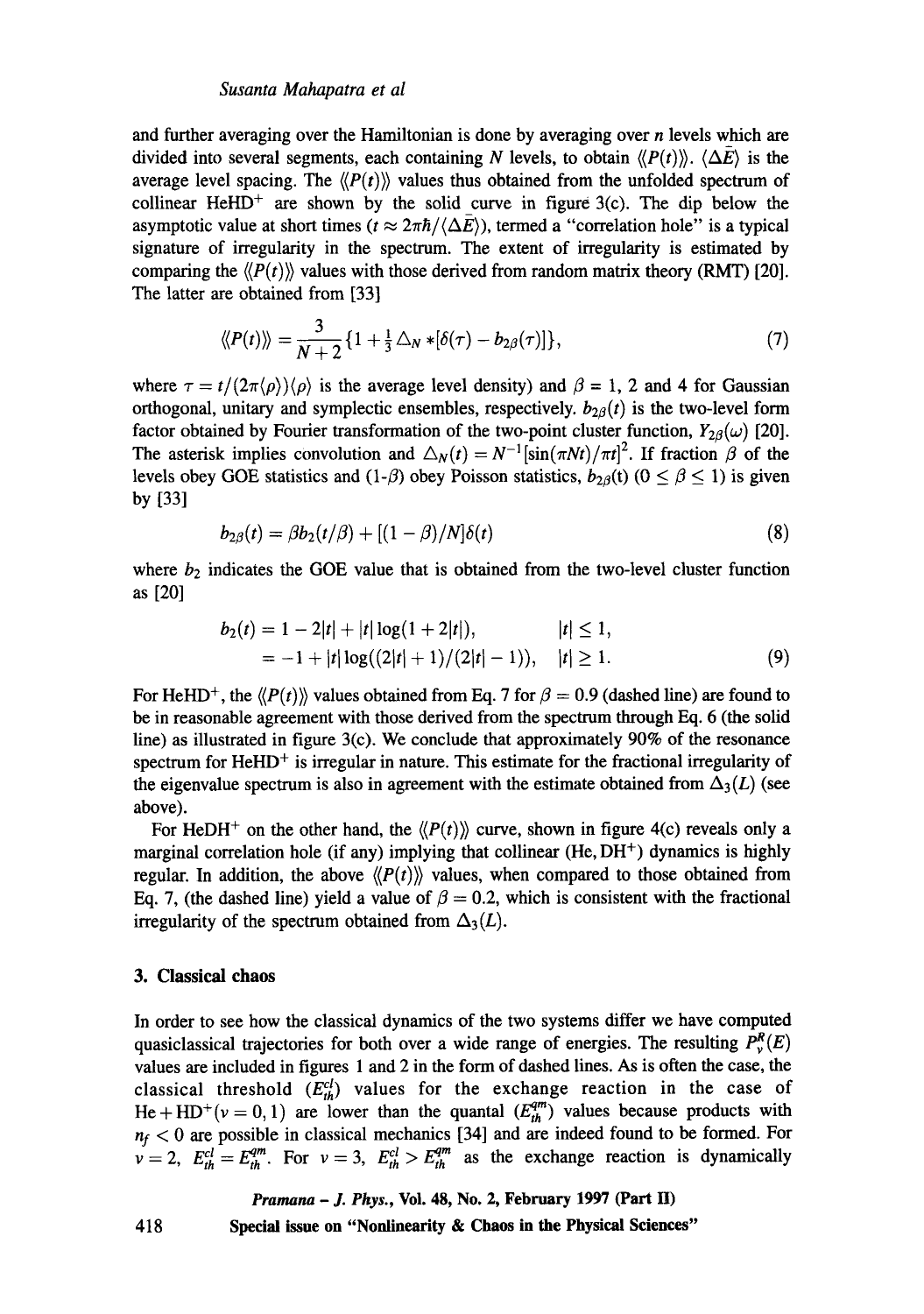

**Figure 5. Action-angle plots for a family of 1000 trajectories for various initial**  vibrational (v) states (indicated in each panel) of  $HD^+$  in collinear He,  $HD^+(\nu)$ collisions at  $E_{tot} = 1.0$  eV. R and NR stand for the reactive and the nonreactive band **of trajectories, respectively.** 

forbidden in the vicinity of  $E_{th}^{qm}$ . For He + DH<sup>+</sup>( $v = 0, 1$ ), classical mechanics predicts  $P_v^R = 0$  while quantum mechanics yields extremely low (but nonzero) reaction probabilities,  $P_v^{\overline{R}}$ . For  $v = 2$  and 3,  $E_{th}^{cl} < E_{th}^{qm}$  as was discussed above. We note, **parenthetically, that it is clear that on average, classical mechanics gives a good**  description of collinear He,  $HD<sup>+</sup>$  and He,  $DH<sup>+</sup>$  dynamics. The only major discrepancy **(over and above the threshold effect) between the classical and quantal results is seen to**  occur for He,  $DH^+(v=2)$  at high energies and its origin is not clear.

**Scattering chaos is most evident [35] when the final quantum number (related to the**  final classical action)  $n_f$  is plotted versus the initial phase,  $\phi_i$ , as shown in figures 5 and 6 for collinear (He,  $HD^+$ ) and (He,  $DH^+$ ) collisions for different v states of  $HD^+$  at a total energy  $(E_{tot})$  of 1.0 eV. It is clear from figures 5(a) and 5(b) that there are R and NR bands and chattering regions in between, for (He, HD<sup>+</sup>( $v = 0, 1$ )). For  $v = 2$ , the R band **has shrunk in size and the chattering region has become wider, when compared to that for**   $v = 0$  and 1. For  $v = 3$ , the R band has disappeared completely. There are only NR bands **and chattering regions in between. It can be seen that there is a prominent parabola or**  *icicle* **at the centre and there are narrower icicles on either side [36]. A larger number of trajectories computed in the chattering region would reveal fractal characteristics. Since**  (He, DH<sup>+</sup>) collisions are nonreactive for DH<sup>+</sup>( $v = 0, 1$ ) we obtain only an NR band with slight distortions, as can be seen in figures  $6(a)$  and  $6(b)$ . For  $v = 2$  and 3 we obtain an NR band and a set of reactive trajectories whose  $n_f$  values vary rapidly with  $\phi_i$ . A

> *Pramana - J. Phys.,* **Vol. 48, No. 2, February 1997 (Part lI)**  Special issue on "Nonlinearity & Chaos in the Physical Sciences"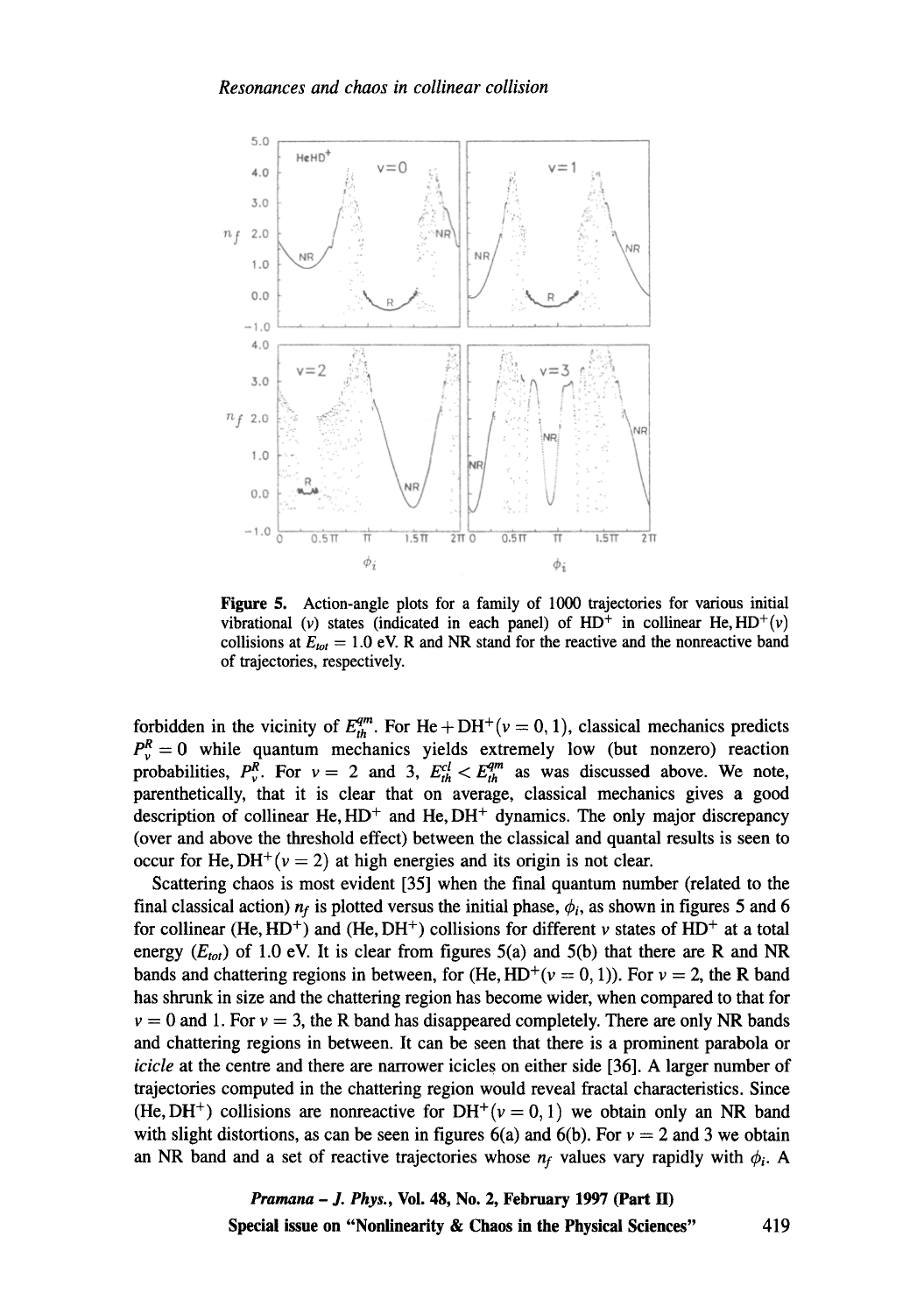

**Figure 6.** Same as figure 5 for He,  $DH^+(v)$  collisions.



**Figure 7.** Action-angle plot at increased resolution for He,  $DH^+(v = 2)$  collisions. R and NR represent the reactive and the nonreactive trajectories, respectively. The root trajectories that determine the scattering amplitude in the classical S-matrix theory correspond to the intersection of the fractal curve (R) with the line  $n_f = 0$ ; it is evident that there are a very large number (essentially infinite) of these.

blow-up of the chattering region containing reactive trajectories is shown in figure 7. The reactive and the nonreactive trajectories are interspersed along the  $\phi_i$  axis. But because of the differing range of  $n_f$  values for the two types of collisions, they are well separated along the vertical axis, but both reactive as well as nonreactive trajectories have characteristic icicle structure. From the point of view of semiclassical S-matrix theory [37], the horizontal line at  $n_f = 0$  implies that there is a large number of "root" trajectories and that the expression for the reaction probability would consist of a large

420 *Pramana- J. Phys.,* **Vol. 48, No. 2, February 1997 (Part H) Special issue on "Nonlinearity & Chaos in the Physical Sciences"**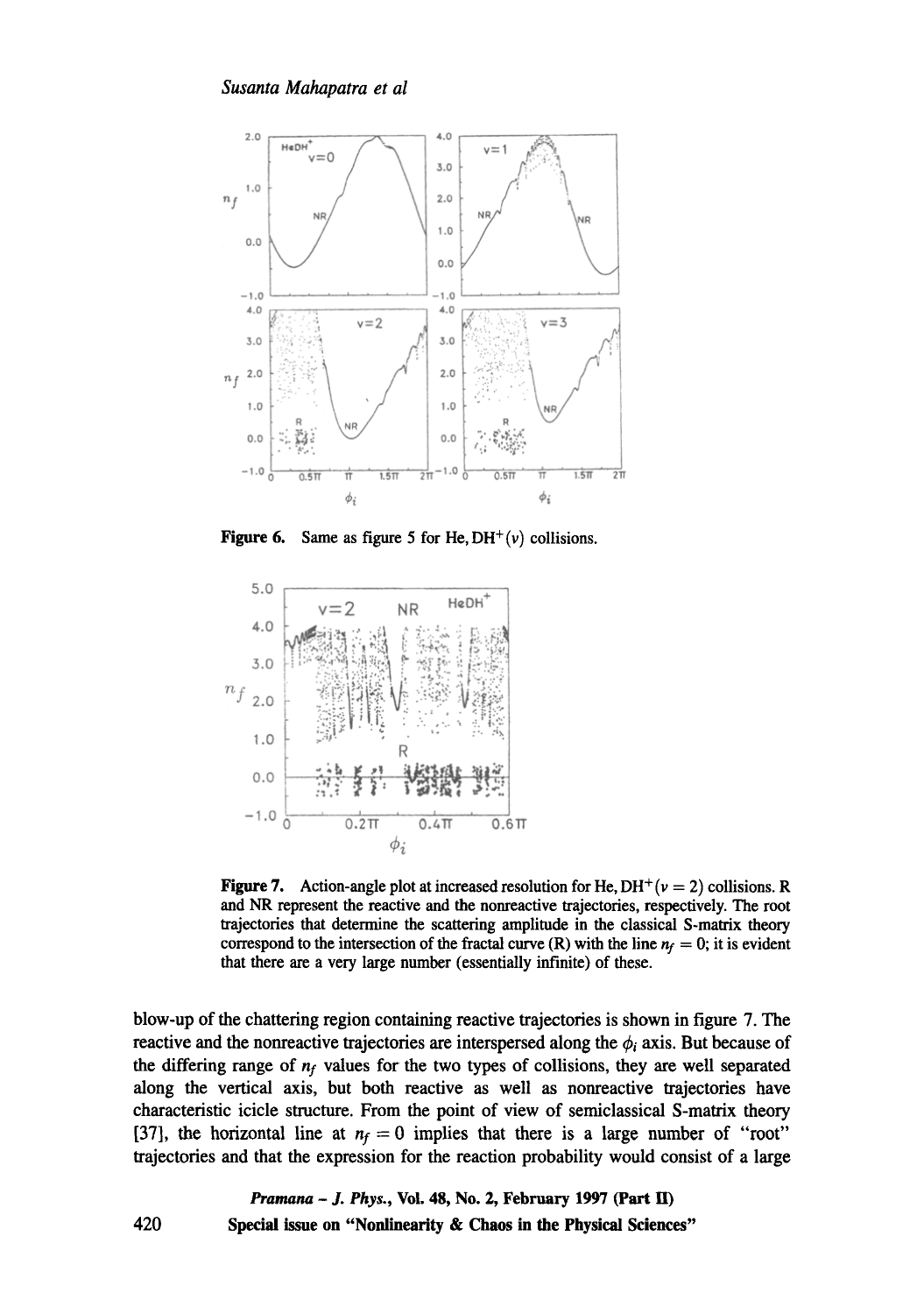

Figure 8. Poincaré surface of section obtained from 400 trajectories superimposed on the zero (0) and the first (1) order separatrices at  $E_{tot} = 0.6434$  eV for collinear (a) He,  $HD^{+}(v = 0)$  and (b) He,  $DH^{+}(v = 0)$  collisions.

number of interference terms, thus explaining the highly oscillatory nature of  $P_v^R(E)$ curve for the reaction.

In order to investigate the classical chaos in collinear  $(He, HD^+)$  and  $(He, DH^+)$ collisions further, we show in figure  $8(a)$  plots of Poincaré SOS for 400 trajectories with  $HD^+(v=0)$  at  $E_{tot}=0.6434$  eV, along with the zero and the first order separatrices. The zero order separatrix is obtained by solving the implicit equation

$$
\frac{p_x^2}{2M} + V(x, y = y_e) = 0,\t(10)
$$

where *M* is the atom-diatom reduced mass and  $V(x, y = y_e)$  is the potential energy of the system, with the diatom in its equilibrium configuration. The first order separatrix is obtained by propagating several sets of  $(x, p_x)$  values on the zero order separatrix forward in time by setting  $y = y_e$  and  $p_y = \sqrt{2mE_v}$ , where m is the diatomic reduced mass and  $E_v$ is the vibrational energy of the diatom, equal to  $E_{tot}$ , until it crosses the SOS again. The first order separatrix, when superimposed on the zero order separatrix, reveals a turnstile or broken separatrix [38]. The latter consists of flux-in and flux-out regions. Direct (regular) trajectories never enter the intramolecular bottleneck (identified with the zero order separatrix) whereas indirect (irregular) trajectories do, invariably entering through the flux-in region and exiting through the flux-out region.

The results in figure 8(a) are very similar to those in figure 3 of Ref. [10] for collinear  $(He, H<sub>2</sub><sup>+</sup>)$ . The regular trajectories never enter the intramolecular bottleneck and they

> *Pramana - J. Phys.,* **Vol. 48, No. 2, February 1997 (Part II) Special issue on "Nonlinearity & Chaos in the Physical Sciences"** 421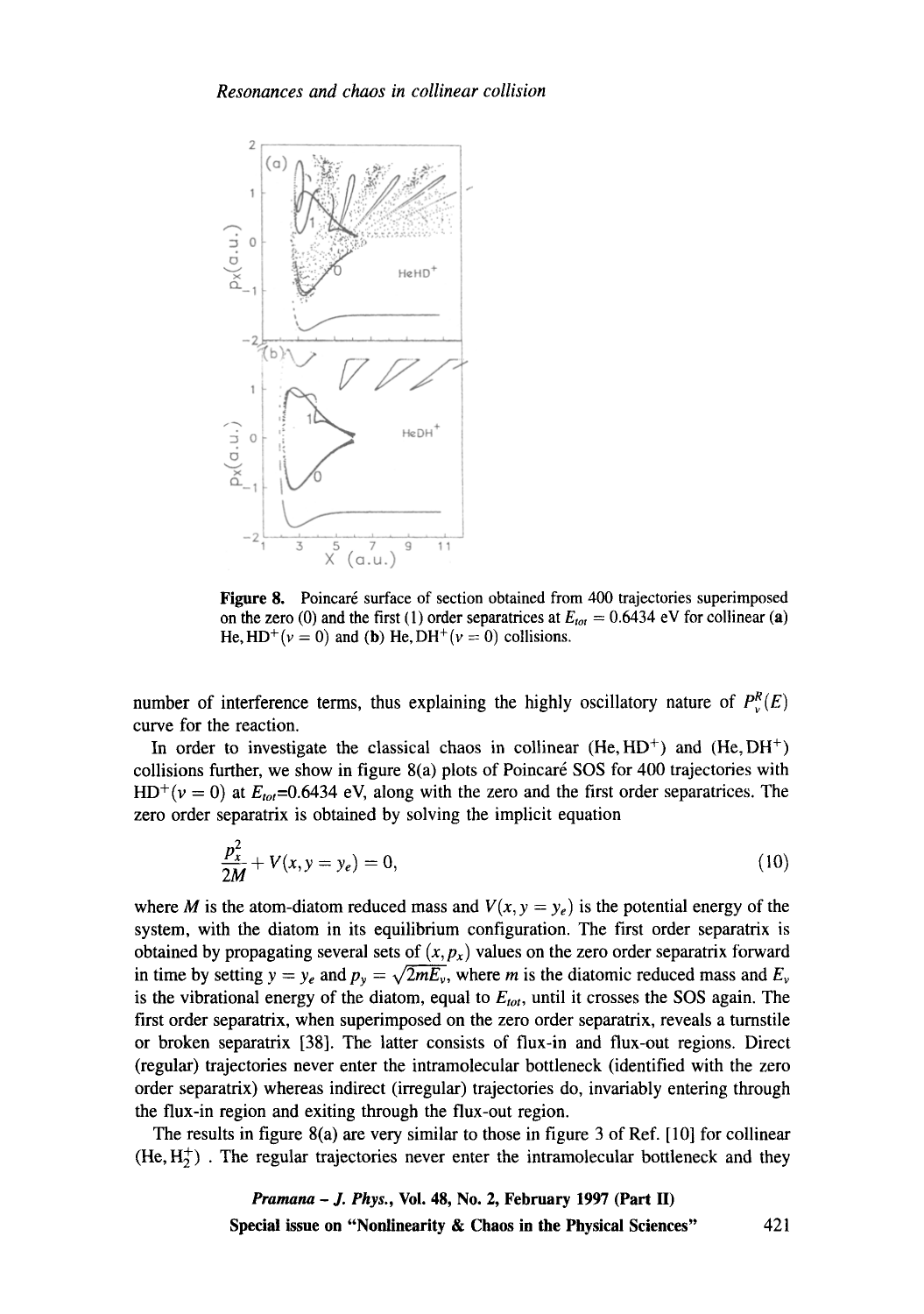form a regular elongated baseball bat-like structure in the exit region, owing to a distribution in the final relative translational energy. On the other hand the irregular trajectories enter largely through the broken separatrix and they undergo multiple collisions inside the strong intramolecular bottleneck region and form the complementary dusty pattern between the baseball bats.

The zero and the first order separatrices, along with the Poincaré SOS for a family of regularly sampled 400 trajectories for collinear (He, DH<sup>+</sup>( $v = 0$ )) at  $E_{tot} = 0.6434$  eV are shown in figure  $8(b)$ . Again, in contrast to figure  $8(a)$ , it is clear that all the trajectories are directly scattered. They never enter the intramolecular bottleneck, emphasizing the fact that collinear (He, DH<sup>+</sup>) trajectories are predominantly regular at energies below  $E_{th}^{cl}$ . Even for energies above  $E_{th}^{cl}$ , the Poincaré SOS plots confirm that there are regular and irregular trajectories for collinear He,  $HD^+(v=0-3)$ . For He,  $DH^+(v=0,1)$  the trajectories are nonreactive but entirely regular. For  $v = 2$  and 3 however, both regular and irregular trajectories occur.

#### **4. Summary and conclusions**

Chaotic scattering is sensitive to kinematic effects, and with this in mind, in the present article we have examined the transition state spectra of collinear  $(He, HD<sup>+</sup>)$  and  $(He, DH<sup>+</sup>)$  systems obtained from time-dependent quantal wave packet calculations. Signatures of quantum chaos become evident in statistical analyses of spacing distributions, the spectral rigidity and ensemble averaged survival probability. In this regard, the two isotopic variants we have looked appear to be dynamically very different, although the interaction potential is identical in both the cases.

The 3-body system  $(He, H_2^+)$  has the mass combination Heavy-Light-Light. Changing the terminal atom from H to D, namely by making this a Heavy-Light-Heavy system keeps the dynamics irregular, both classically as well as quantum mechanically. Changing the central atom to D gives the mass combination Heavy-Heavy-Light, and this dramatically reduces the chaotic behaviour: the  $HeDH<sup>+</sup>$  spectrum is regular despite the wild oscillatory  $P_v^R(E)$  curve. Action-angle plots and Poincaré SOS plots indicate that  $(He, HD<sup>+</sup>)$  dynamics is mixed i.e. partly regular and partly irregular, over the entire energy range of investigation. Results for  $(He, DH<sup>+</sup>)$ , in contrast, suggest that the dynamics is nearly completely regular for  $v = 0$  and 1, but for  $v = 2$  and 3, it assumes a mixed character.

As was mentioned in the Introduction, classical chaos and quantum mechanical resonances have been investigated in collinear  $(H, H<sub>2</sub>)[7]$ , (Li, FH) [8] and other systems. Quantal resonances have been reported for three dimensional (He,  $H_2^+$ ) [2e-2g] and (Li, FH) [39] collisions as well. The large number of spectral lines observed in the infrared predissociation spectrum of  $H_3^+$  [40] have been traced [41] to bound states embedded in the continuum (read transition state resonances) of the  $H_2-H^+$ channel and also related to horse-shoe periodic orbits. Indications of the role of kinematic factors in the system came from the  $D_2H^+$  spectra that depended on the formation of  $H^+/D^+$ .

Attempts have been made [42] in the past to verify experimentally the existence of resonances in  $(He, H_2^+)$  collisions. Following our suggestion [2d] that observables like state-to-state differential cross sections for backward scattering, which are decided

> *Pramana - J. Phys.,* **Voi. 48, No. 2, February 1997 (Part II) Special issue on "Nonlinearity & Chaos in the Physical Sciences"**

422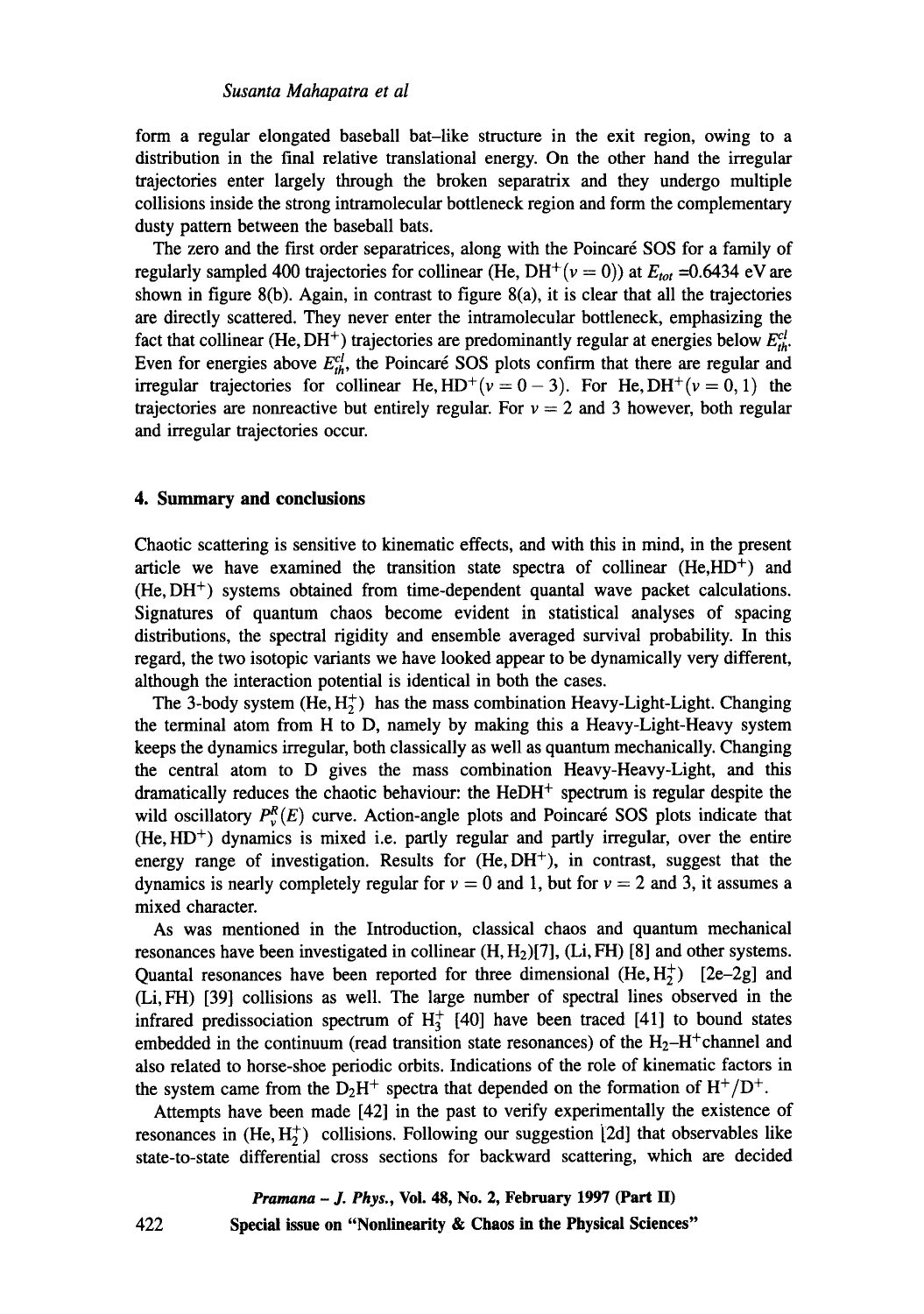largely by collinear collisions at zero impact parameter, might be amenable to experimental verification, Pollard *et al* [43] measured the same. Unfortunately, their energy resolution (0.15 eV) was not good enough to detect the narrow resonances in the system. Since  $P_0^R(E)$  behaves differently for HeH<sup>+</sup> and HeD<sup>+</sup> formation in collinear collisions, it is quite likely that this effect would persist in three dimensions. In that case, measurement of differential cross sections for the two different channels in  $(He, HD<sup>+</sup>)$ collisions might reveal some of the interesting features reported in this paper.

## **Acknowledgement**

This study was supported in part by a grant from the Commission of European Communities.

## **References**

- [1] (a) D G Truhlar (Ed.), *Resonances in electron-molecular scattering, van der Waals complexes and reactive chemical dynamics,* ACS symposium series No. 263, American chemical society, Washington, D. C., 1984
	- (b) G C Schatz, *Ann. Rev. Phys. Chem.* 39, 317 (1988)
	- (c) D E Manolopoulos and D C Clary, *Ann. Rep. Chem. Soc.* C95, (1989)
	- (d) W H Miller, *Ann. Rev. Phys. Chem.* 41, 245 (1990)
- [2] (a) D J Kouri and M Baer, *Chem. Phys. Lett. 24,* 37 (1974)
	- (b) J T Adams, *Chem. Phys. Lett.* 33, 275 (1975)
	- (c) T Joseph and N Sathyamurthy, *J. Indian Chem. Soc.* 62, 874 (1985)
	- (d) N Sathyamurthy, M Baer and T Joseph, *Chem. Phys.* 114, 73 (1987)
	- (e) J D Kress, R B Walker and E F Hayes, J. *Chem. Phys.* 93, 8085 (1990)
	- (f) J Z H Zhang, D L Yeager and W H Miller, *Chem. Phys. Lett.* 173, 489 (1990)
	- (g) B Lepetit and J M Lannay, *J. Chem. Phys.* 95, 5159 (1991)
	- (h) N Balakrishnan and N Sathyamurthy, *Chem. Phys. Lett.* 201, 294 (1993); 240, 119 (1995)
	- (i) K Sakimoto and K Onda, *Chem. Phys.* Lett. 226, 227 (1994)
- [3] A Kuppermann, J A Kaye and J P Dwyer, *Chem. Phys. Lett.* 74, 257 (1980) J Manz, *Comm. At. Mol. Phys.* 17, 91 (1985)
- [4] V Balasubramanian, B K Mishra, A Bahel, S Kumar and N Sathyamurthy, J. *Chem. Phys.* 95, 4160 (1991)
- [5] D R McLaughlin and D L Thompson, *J. Chem. Phys.* 70, 2748 (1979) T Joseph and N Sathyamurthy, *J. Chem. Phys.* 86, 704 (1987)
- [6] B B Mandelbrot, The *fractal geometry of nature* (Freeman, New York, 1982)
- [7] J R Stine and R A Marcus, *Chem. Phys. Lett.* 29, 575 (1974) N Agmon, J. *Chem. Phys.* 76, 1309 (1982)
- [8] A Lagana, M L Hemandez and J M Alvarino, *Chem. Phys. Lett.* 106, 41 (1984)
- [9] H R Mayne and R J Wolf, *Chem. Phys. Lett.* 81, 508 (1981)
- [10] A Rahaman and N Sathyamurthy, *J. Phys. Chem.* **98.** 12481(1994)
- [11] S Mahapatra and N Sathyamurthy, J. *Chem. Phys.* 102, 6057 (1995)
- [12] S Mahapatra, R Ramaswamy and N Sathyamurthy, J. *Chem. Phys.* 104, 3989 (1996)
- [13] P Pechukas, *Chem. Phys. Lett.* 86, 553 (1982)
- [14] R D Levine and J L Kinsey, *Proc. Natl. Acad. Sci. (USA) 88,* 11133 (1991)
- [15] J Wilkie and P Brumer, *Phys. Rev. Lett.* 67, 1185 (1991)
- [16] Y Alhassid and R D Levine, *Phys. Rev.* A46, 4650 (1992)
- [17] VA Mandelshtam, H S Taylor, C Jung, H F Bowen and D J Kouri, J. *Chem. Phys.* 102, 7988 (1995)
	- C C Marston, *J. Chem. Phys.* 103, 8456 (1995)

*Pramana - J. Phys.,* **Vol. 48, No. 2, February 1997 (Part lI)** 

**Special issue on "Nonlinearity & Chaos in the Physical Sciences"** 423